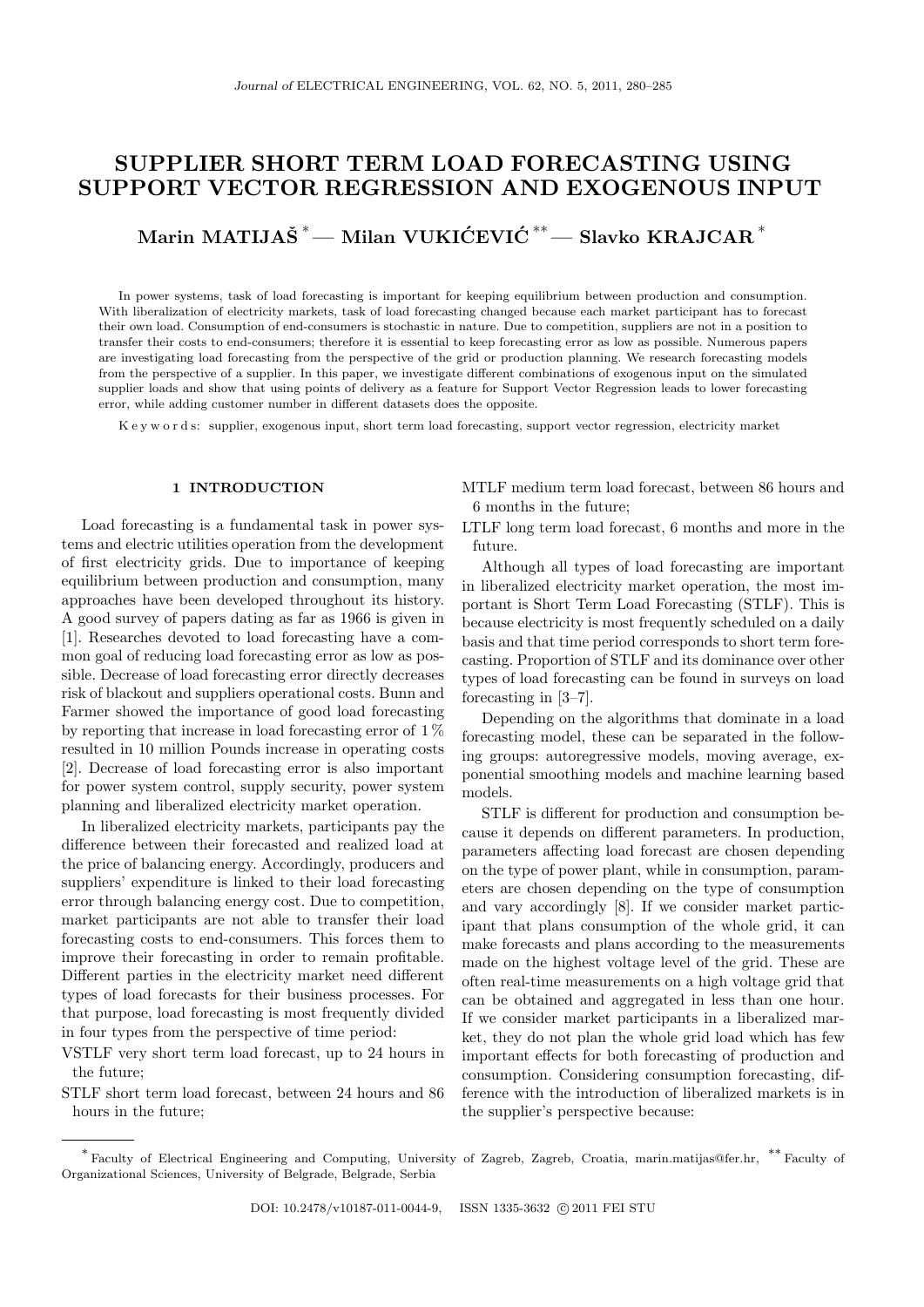- *•* Metering of end-consumers, especially households is not done with same time granularity or accuracy as metering on upper voltage levels. Substantial number of customers are metered monthly, quarterly, annually or biannually depending on the market;
- *•* Meteorological data is hard to link with consumption, especially in situation in which GIS system or database which links points of delivery with geographical locations is not in place;
- *•* Customers can leave suppliers through a supplier switch;
- New end-customers join suppliers with no historical consumption or without data available in the forecasting system.

Due to the mentioned reasons, load forecasting error is generally higher when forecasting load of a supplier. Exercising of demand side management on a larger scale and scheduling optimization need more accurate forecasts. Introduction of efficient demand side management is a step towards more efficient electricity grid. Scheduling optimization is needed in order to manage scheduling of customers on lower level as a step towards more efficient electricity markets.

Our approach is assessing supplier load forecasting in the electricity market. Besides previously mentioned exogenous data related to STLF, suppliers are exposed to different market events such as customer migration. In order to include effects on load like supplier switch, we use exogenous data related to customer migration, namely number of points of delivery (PoDs), to reduce load forecasting error of a supplier.

## **1.1 Related work**

Exogenous input has been opted in or out, throughout history of load forecasting with different conclusions. Hor *et al* [9] used gross domestic product and population growth as input for regression based monthly forecast for England and Wales along with various metrological variables. Comparison of three models implementing social and economic variables showed that variation of metrological data implementing cooling degree days and heating degree days performed the best, resulting with mean average percentage error (MAPE) of 1*.*98 %. Mohamed and Bodger [10] forecasted LTLF using electricity price, gross domestic product and population as exogenous output for multiple linear regression. Since dependency of considered exogenous inputs and electricity load is nonlinear, same dataset can give better results with another type of regression that considers non-linearity. In their implementation of VSTLF and STLF for a large electricity distribution company, Souza *et al* [11] used standard Holt-Winters model. On top of it, they implemented complex holidays rule based system in order to substantially minimize forecasting error. Some approaches showed that holiday or even temperature used as an exogenous input can increase the forecasting error in estimating future load. Interesting example is winning entry of EU-NITE competition by Chang *et al* [12] which observed that high uncertainty of temperature for the forecasted period can lead to increase of error. The same approach excluded holiday as an input variable as it led to worse forecasting performance. In recent years approaches using spot price as an exogenous input for load forecasting have been proposed. In a broad range of papers different approaches and variables such as weather, social and economic exogenous input have been used, including customer related inputs [13]. Karsaz *et al* [14] implemented estimation of electricity load and price together via recursive co-evolutionary approach. By recursively estimating Neural Network (NN) weights for electricity load and price forecasting, they got 5–20 % improvement over other approaches in three experiments they did.

Models that use machine learning techniques have been developed with the introduction of neural networks in 1990s. In SCOPUS database for 2010 year, 70 out of 118 papers devoted to STLF were still utilizing NNs [15] on 29th January, 2011. Since algorithm implementing Support Vector Machines (SVM) won EUNITE load forecasting competition in 2001 [12], more and more models have been implementing algorithms based on SVM and their number is 18 published papers in 2010 [15]. A recent survey on Time Series prediction using Support Vector Machines [7] showed that most of the algorithms in a survey were implemented in financial market prediction and electric utility forecasting. Pai and Hong [16] proposed Recurrent Support Vector Machine that used Genetic Algorithm for optimization of SVM. Li *et al* [17] introduced combination of "similar day method" with Support Vector Regression (SVR) that gives lower error as "similar day method" positively influences the estimation of output. Niu *et al* [18] proposed implementation of chaotic time series and SVM for STLF that can effectively increase accuracy as it gives general models of non-linearity.

## **2 METHODOLOGY**

Based on implementations of support vector machines for solution of load forecasting problem, we are selecting one instance of the algorithm for the problem of supplier short term load forecasting.

Vapnik introduced linear classifiers and optimal separating hyperplanes in 1960s. After introduction of SVM for classification in 1995, it was recognized as a good solution for different tasks. Importance of the algorithm increased with SVR, a version of SVM for regression. SVR was proposed in 1996 by Vapnik, Drucker, Burges, Kaufman and Smola [19]. It was soon successfully applied to variety of time series problems one of which was load forecasting. Its biggest advantage over other solutions, (*eg* NNs) is that it is based on structural risk minimization principle. Instead of finding empirical errors, SVR aims to minimize upper bound of the generalization error, therefore lowering chance of over fitting. Here we give an overview of SVR algorithm proposed in [20] and used in this paper.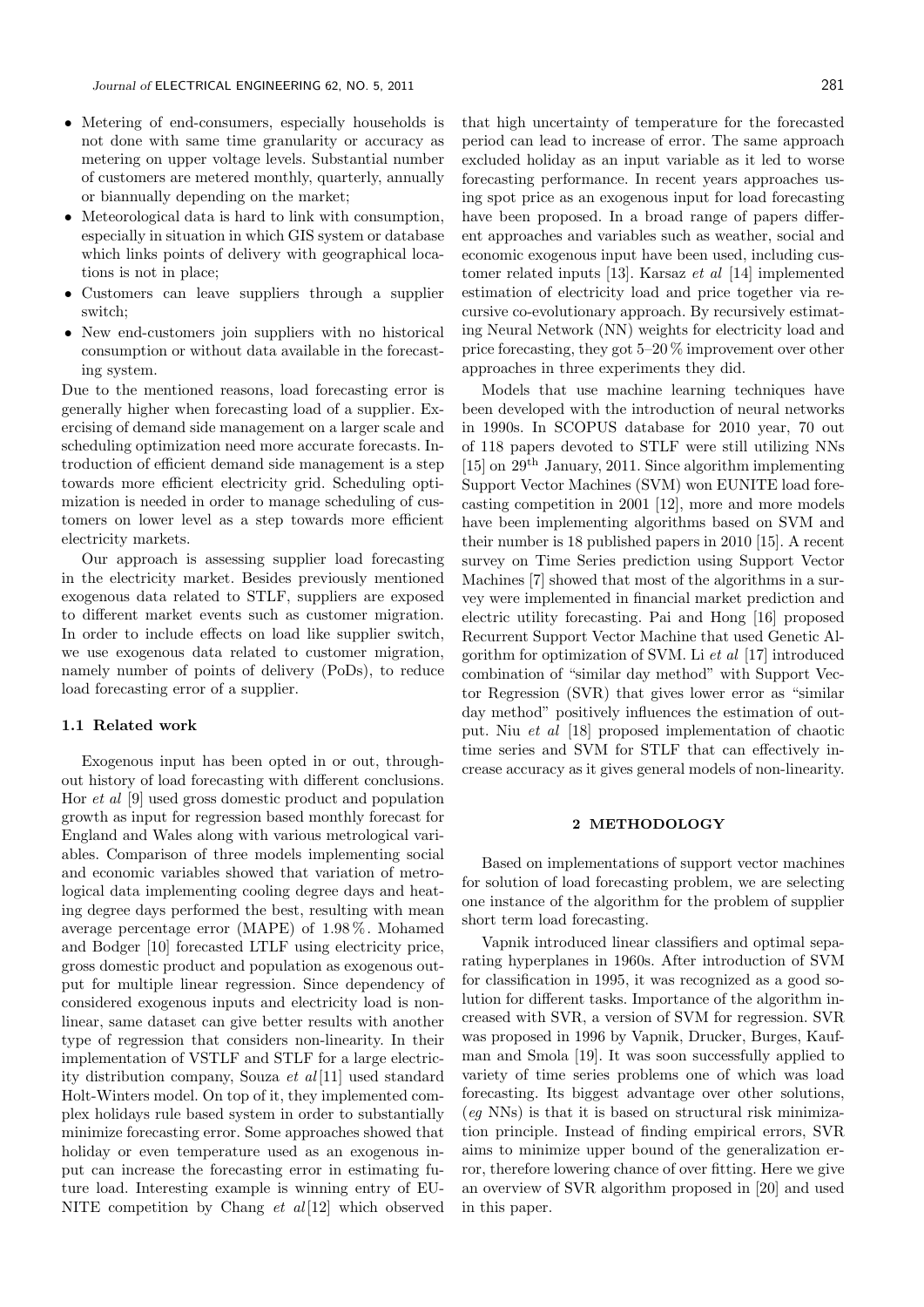For a given set of examples  $(x_i, y_i)$  and a capacity constant *C* , the following optimization problem has to be solved:

Minimize

$$
\phi(\omega, \xi, \xi^*) = \frac{1}{2}(\omega^{\top}\omega) + C(\sum_{i=1}^{l} \xi + \sum_{i=1}^{l} \xi^*)
$$
 (1)

with respect to

$$
(\omega^{\top} x_i) \ge y_i - \varepsilon - \xi_i^*, \ i = 1, \dots, n, \tag{2}
$$

$$
(\omega^{\top} x_i) \leq y_i + \varepsilon + \xi_i^*, \ i = 1, \dots, n, \tag{3}
$$

$$
\xi_i^* \ge 0, \quad i = 1, 2, \dots, n \,, \tag{4}
$$

$$
\xi_i \ge 0, \quad i = 1, 2, ..., n.
$$
 (5)

Because of computational complexity, instead of minimization, a dual formulation of the problem can be solved: Maximize

$$
W(\alpha, \alpha^*) = -\frac{1}{2} \sum_{i,j=1}^l (\alpha_i^* - \alpha_i)(\alpha_j^* - \alpha_j)\langle x_i x_j \rangle +
$$

$$
\sum_{i=1}^l y_i(\alpha_i^* - \alpha_i) - \sum_{i=1}^l \varepsilon(\alpha_i^* + \alpha_i) \quad (6)
$$

with respect to

$$
0 \le \alpha_i, \alpha_i^* \le C \,, \tag{7}
$$

$$
\sum_{i=1}^{l} \alpha_i^* = \sum_{i=1}^{l} \alpha_i.
$$
 (8)

Lagrange multipliers  $\alpha_i$  and  $\alpha_i^*$  act as forces pushing the predictions towards target value. Instead of being solved directly, dual problem is iteratively decomposed into a small working set *S* and minimized on the working set only, keeping the other variables fixed. A working set is computed on the basis of feasible directions. For each feasible direction *i* if either  $\alpha_i$  or  $\alpha_i^*$  is non-zero, other Lagrange multiplier is zero and variable complies with Karush-Kuhn-Tucker's conditions. Non-zero coefficient will be equal to or larger than *ε*. Because errors below  $\varepsilon$  are tolerated, training data inside the so-called "*ε*-tube", do not contribute to the problem solution. First *m* training data outside of "*ε*-tube" are support vectors. Generally, the larger the  $\varepsilon$  value, the fewer the number of support vectors, and thus the sparser the representation of the solution. Besides these, important feature of SVR is called "kernel trick". For nonlinear cases, the dot product  $\langle x_i, x_j \rangle$  in (6) becomes a kernel function  $\langle \phi(x_i), \phi(x_j) \rangle = K(x_i, x_j)$ . The idea is introduced by function  $\phi: R_d \to F$ , which maps the input space to the high dimensional feature space. If any function can satisfy Mercer's condition, it can be used as a kernel function.

Which kernel is most suitable depends on the inner product in the data that the kernel will be used with. The most used kernels are: linear, radial basis function (RBF), polynomial and Fourier kernels.

## **3 EXPERIMENT**

Experiment consists of support vector regression based short term load forecasting on one control and two different datasets in which input data has been varied in order to get the combination that leads to lowest forecasting error.

#### **3.1 Dataset preparation**

The experiment is conducted on three datasets representing three different types of suppliers. Dataset A represents a consumption of wider grid area with a mix of industrial and household end-consumers. Dataset A is a control group as it does not include data regarding customers and PoDs of a particular supplier, but has aggregated consumption of one transmission system. Data of a real electricity system for the period between January 1, 2009 and December 31, 2009 is analyzed.

Dataset B is created by simulating supplier behaviour. Actual consumption of customers from a large database is pre-processed with linear transformation

$$
E = \alpha * e + a \tag{9}
$$

where  $\alpha$  is a real number from an interval [0.7*,* 1.3], *e* is the original consumption and *a* number between  $\frac{-0.1}{n} \sum_{k=1}^{n} e_k$  and  $\frac{0.1}{n} \sum_{k=1}^{n} e_k$ , where  $e_k$  is energy in the  $k$ -th interval for a given customer and  $n$  is the total number of time intervals. Constrained linear transformation has been used in order to preserve similar load patterns at similar consumption levels. This pre-processing is made before normalization and other changes in order to ensure that no private data is used in the analysis.

Switching suppliers is simulated randomly on dataset created in described fashion with a condition that, at each moment, at least  $80\%$  of PoDs supplied by the supplier have to be the same throughout the whole year. This condition is added as in this stage of electricity markets development, only a small fraction of customers change their suppliers. Another condition for switching suppliers is that a switched PoD cannot switch back. This is in order to include cases in which supplier switch has been started by a supplier and customer cannot start a new contract with a supplier. This is in accordance to present market practice in retail electricity markets where long periods of supplier switch or penalties imposed by suppliers force end- customers to switch once a year or less. Average load of Dataset A is three times bigger than average load of Dataset B. Dataset B is a simulation of a medium to large sized supplier of commercial and industrial end-consumers. They used the same period as for Dataset A. Dataset C is created as a simulation of supplier behaviour in a same manner as Dataset B. It simulates behaviour of a small supplier for commercial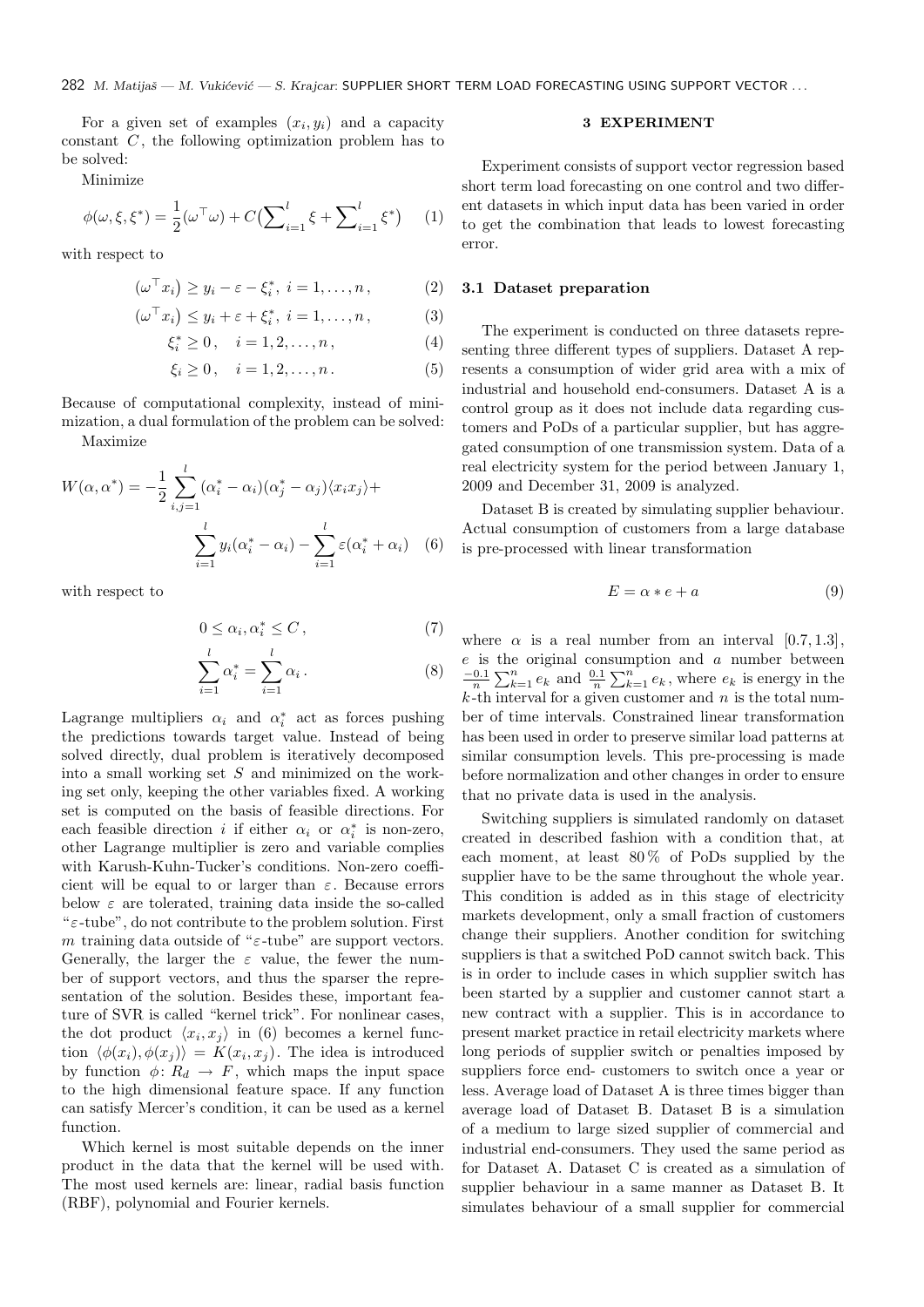

**Fig. 1.** Absolute relation between average hourly load for Datasets A, B and C



**Fig. 2.** Five layers of forecasting model from the top layer in which data is fed, to the last layer where core algorithm is calculating the predictions



**Fig. 3.** Average difference between real and forecasted values without holidays for year 2010

and industrial customers. Period tested is the same as for other two datasets, and average load of Dataset A is 31 times bigger than average load of Dataset C. Volatility in Dataset C is higher than in other two datasets due to a small number of customers, and additionally because supplier switch is taken into account. In Fig. 1 we can see the difference of average daily load between the three datasets.

Load of all three datasets is of hourly granularity. Along with label that is presented by hourly consumptions, datasets are extended with empirically found set of features presented by 36 dummy variables 4 of which correspond to a season, 7 correspond to days in a week, 24 correspond to hours in a day and one additional feature marks holidays. Exogenous data are represented by number of customers, number of PoDs and square root of their product.

MAPE is used as a measure of forecasting error because it is its most widely used measure [6, 7]. MAPE can be calculated as

$$
MAPE = \frac{1}{n} \sum_{i=1}^{n} \left| \frac{f_i - a_i}{a_i} \right|.
$$
 (10)

Where *a<sup>i</sup>* stands for actual consumption in the given period and *f<sup>i</sup>* stands for forecasted value.

## **3.2 Experiment steps**

In the pre-processing, first all non-dummy variables in datasets are normalized on interval [0*,* 1] in order to minimize higher weight of some features on selection of support vectors.

Forecasting is done as a simulation of forecasting in a real-world. Because forecasting is done for a day in advance, learning set has been created up to the data of two days before the forecasted day. This is called D-1 forecasting. That means, if we on Tuesday forecast consumption of Wednesday, the last used day for learning is Monday (two days prior). This delay can be longer depending on time periods in which meters are read. Load forecasting error increases with the increase of meter reading periods. Therefore, our forecasting error is higher than in the case when forecasting is done with the most recent meter readings available for the forecasted period.

Layer diagram of the forecasting model with five layers can be seen in Fig. 2. The first layer consists of algorithm for SVR. In order to select optimum parameters performance is measured and logged along with SVR. We log SVR parameters, performance and loop time for later analysis.

In order to decrease bias, learning has been done with 10-fold stratified cross validation for each selection of parameters (second layer). For each learning set, an algorithm has been optimized through Grid Parameter Optimization as described in [21] (third layer). After optimum parameters have been found, SVR model is applied to a testing set and load forecast has been made. Afterwards, learning test is extended for 24 hours, testing set is moved forward for 24 hours and whole process is repeated (fourth layer). Fifth layer consists of data input which, besides load features, take exogenous input for estimation of future load.

#### **4 DISCUSSION**

Experiments have been conducted using open source program RapidMiner 5.0 on a personal computer with a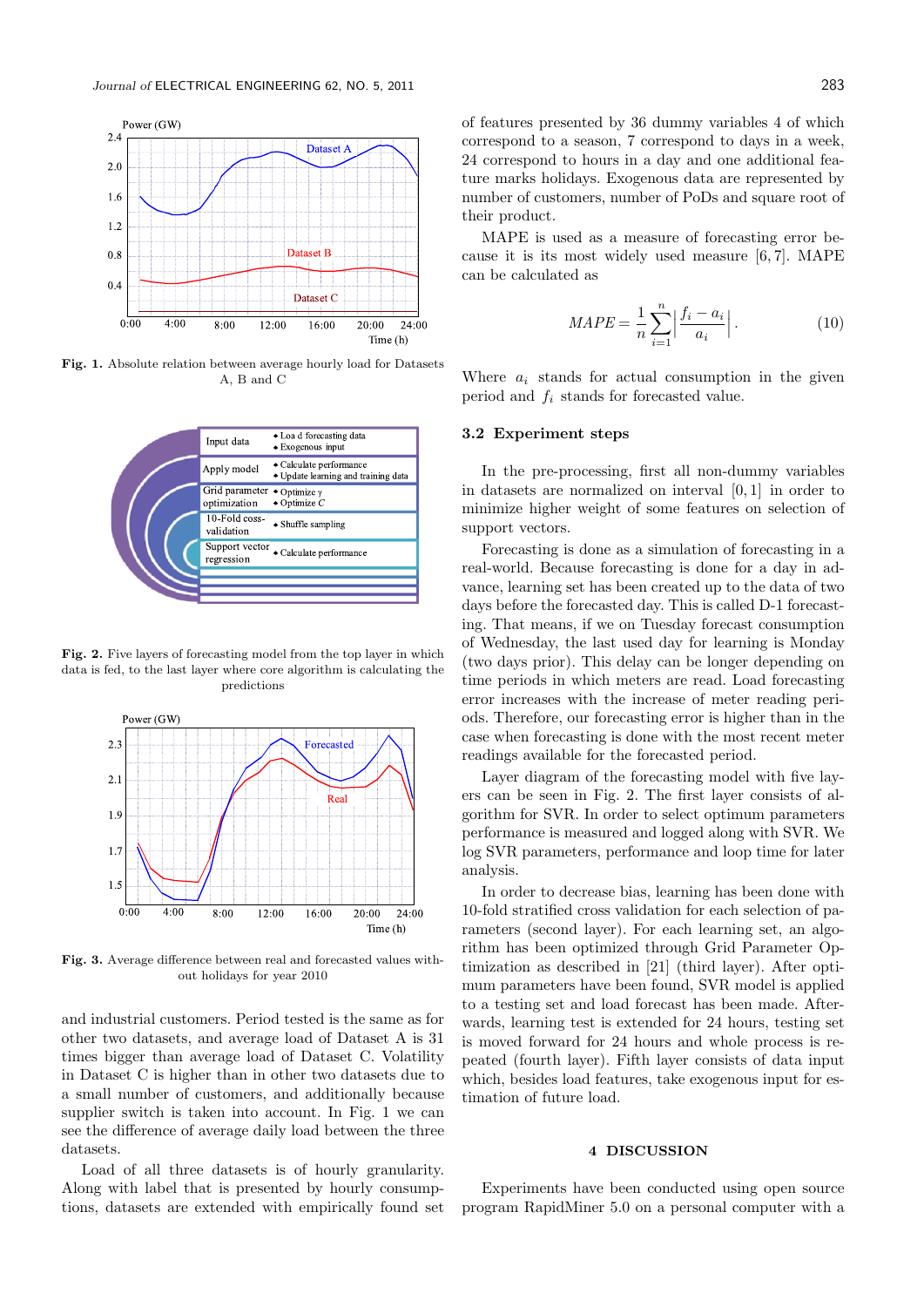| Table 1. MAPE of experiments with different combination of ex- |  |  |  |  |  |
|----------------------------------------------------------------|--|--|--|--|--|
| ogenous input. Best results is shown in bold letters           |  |  |  |  |  |

| Type/Size        | Dataset B $(\%)$ Dataset C $(\%)$ |       |
|------------------|-----------------------------------|-------|
| None             | 9.12                              | 8.07  |
| Cust             | 10.97                             | 10.16 |
| PoD              | 6.19                              | 7.06  |
| Custpod          | 12.11                             | 7.07  |
| Sqrt (cust, pod) | 19.63                             | 16.04 |

2*.*83 GHz Core(TM) 2 Duo E8300 CPU with 2 GB memory under Microsoft Windows XP Professional with Service Pack 3 with an average runtime of 21:37 minutes per forecasted day. Runtime highly depends on how far the day in the forecasted timeline is from the moment of regression (*eg* it takes more historical data for forecasting farther days). Taking more historical data increases the number of support vectors thus affecting performance. Increase of cost parameter *C* also increases runtime, as it increases the margin which, in turn, returns more support vectors. More support vectors result in higher dimensional spaces used for calculation.

Experiments were conducted on the three datasets both with 7 combinations of exogenous input and without them. Comparison of average realized and forecasted values for a typical dataset can be seen in Fig. 3.

We have obtained similar result regarding holidays as in [12]. Using holiday as a parameter increased forecasting error from 5*.*47 % to 6*.*23 % for Dataset A. Our findings suggest that most easily obtainable exogenous input, the number of customers, is not suitable. It increases forecasting error either used solely or in combination with other exogenous inputs as can be seen in Table 1.

Type of exogenous input in Table 1 is as follows:

None – no exogenous input;

Cust – number of customers;

PoD – number of PoDs;

Custpod – both number of customers and number of PoDs;

Sqrt (cust, pod) – square root of product between number of customers and number of PoDs.

Number of customers performed worse on the dataset B. We expect this to be due to discrete change of number of customers in the case of dataset B. Dataset C which had more frequent changes of customers with non-discrete intervals returned better performance results using number of customers as a parameter. Best performance was obtained in spring time and worst performance on holidays, *eg* for Dataset B with PoD, day with lowest MAPE is 28th April, 2009 with 0*.*91 % and day with highest MAPE is 25th December, 2009 with MAPE of 39*.*03 %. More complex combinations of exogenous input did not increase performance compared to using only PoD.

## **5 CONCLUSION**

In this paper, we research forecasting models from the perspective of a supplier. We simulate supplier load in

two different scenarios and show how different exogenous input affect supplier load forecasting using support vector regression.

We show that number of PoDs increase performance, compared to forecasting without it as a parameter. Therefore we propose it as a suitable input parameter for SVR forecasting of supplier load. Furthermore, it is identified that the number of customers has negative impact on forecasting performance in different combinations of exogenous inputs.

Since forecasting models highly depend on geographical location, market role and forecasting horizon, our future work will be focused on different load forecasting techniques using these inputs as parameters for achieving more accurate load forecasting models.

## **REFERENCES**

- [1] GROSS, G. GALIANA, F. D.: Short-Term Load Forecasting, Proceedings of the IEEE **75** (1987).
- [2] BUNN, D. W.—FARMER, E. D. E. : Comparative Models for Electrical Load Forecasting, International Journal of Forecasting **2** (1986), 241–242.
- [3] HIPPERT, H. S.—PEDREIRA, C. E.—SOUZA, R. C. : Neural Networks for Short-Term Load Forecasting: a Review and Evaluation, IEEE Transactions on Power Systems **16** (2001), 44–55.
- [4] TZAFESTAS, S.-TZAFESTAS, E.: Computational Intelligence Techniques for Short-Term Electric Load Forecasting, Journal of Intelligent and Robotic Systems **31** (2001), 7–68.
- [5] KYRIAKIDES, E.—POLYCARPOU, M. : Short Term Electric Load Forecasting: a Tutorial, Computer Engineering **418** (2007), 391–418.
- [6] HAHN, H. MEYER-NIEBERG, S. PICKL, S.: Electric Load Forecasting Methods: Tools for Decision Making, European Journal of Operational Research **199** (2009), 902–907.
- [7] SANKAR, R.-SAPANKEVYCH, N. I.: Time Series Prediction Using Support Vector Machines: A Survey, IEEE Computational Intelligence Magazine **4** (2009), 24–38.
- [8] SOLIMAN, S. A.—Al-KANDARI, A. M. : Electrical Load Forecasting: Modeling and Model Construction, Elsevier Inc., 2010.
- [9] HOR, C.-L.—WATSON, J. S.—MAJITHIA, S.: Analyzing the Impact of Weather Variables on Monthly Electricity Demand, IEEE Transactions on Power Systems **22**(10) (Nov 2005), 987–2085.
- [10] MOHAMED, Z.-BODGER, P.: Forecasting Electricity Consumption in New Zealand using Economic and Demographic Variables, Energy **30** (2005), 1833–1843.
- [11] SOUZA, R. C.—BARROS, M.—MIRANDA, C. V. C. : Short Term Load Forecasting using Double Seasonal Exponential Smoothing and Interventions to Account for Holidays and Temperature Effects, Acapulco, Mexico, 2007.
- [12] CHANG, M.-W.—CHEN, B.-J.—LIN, C.-J. : EUNITE Network Competition: Electricity Load Forecasting, 2001.
- [13] FEINBERG, E. A.-GENETHLIOU, D.: Load Forecasting, Applied Mathematics for Restructured Electric Power Systems: Optimization, Control and Computational Intelligence, Power Electronics and Power Systems (2005), 269–285, Springer.
- [14] KARSAZ, A.—MASHHADI, H. R.—MIRSALEHI, M. M. : Electrical Power and Energy Systems Market clearing Price and Load Forecasting using Cooperative Co-Evolutionary Approach, International Journal of Electrical Power and Energy Systems **32** (2010), 408–415.